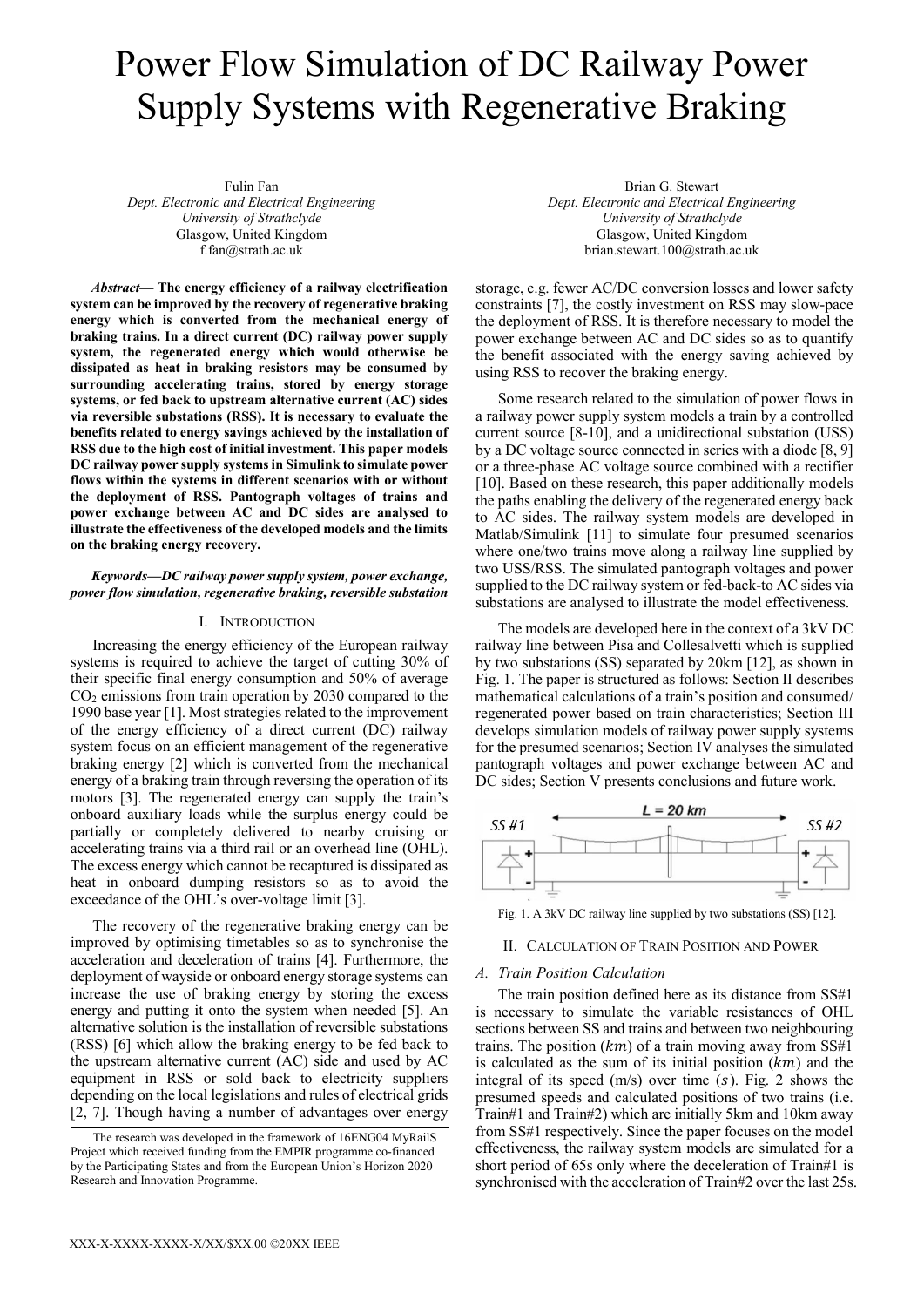

Fig. 2. Presumed speeds  $(m/s)$  and calculated positions  $(km)$  of Train#1 and Train#2 over 65s.

## *B. Train Power Calculation*

The power consumption or regeneration of a train moving on an inclined rail surface as shown in Fig. 3 mainly depends on its speed  $v$  and tractive force  $F_{tr}$ . According to Newton's second law of motion, the latter is calculated from the train's effective mass  $M_{eff}$  (kg) and the rate of change of  $\nu$  [13]:

$$
F_{tr} = M_{eff} \cdot (dv/dt) + (F_{rr} + F_{aero} + F_{grad}) \tag{1}
$$

where terms  $F_{rr}$ ,  $F_{aero}$  and  $F_{grad}$  denote the rolling resistance force, aerodynamic drag force and gradient force of the train. Some research estimates the sum of  $F_{rr}$  and  $F_{aero}$  (i.e. referred to as the frictional drag force [14]) by an empirical  $3<sup>rd</sup>$ -order polynomial of  $v$ , known as the Davis equation [9, 14, 15]. This paper models  $F_{rr}$ ,  $F_{aero}$  and  $F_{grad}$  separately [10, 13]:

$$
F_{rr} = c_{rr} \cdot M_{eff} \cdot g \cdot \cos \alpha \tag{2}
$$

$$
F_{aero} = c_a \cdot \rho_a \cdot A_F \cdot v^2 / 2 \tag{3}
$$

$$
F_{grad} = M_{eff} \cdot g \cdot \sin(\pm \alpha) \tag{4}
$$

where  $c_{rr}$  and  $c_a$  are coefficients related to  $F_{rr}$  and  $F_{aero}$ ; g is the gravitational acceleration  $(N/kg)$ ;  $\alpha$  is the angle of slope;  $\rho_a$  is the air density ( $kg/m^3$ ); and  $A_F$  is the projected frontal area of the train  $(m<sup>2</sup>)$ . Positive and negative signs in Eq. (4) are for uphill and downhill respectively.  $M_{eff}$  consists of passenger mass  $M_p$  and rolling stock mass  $M_s$  and models the rotational inertia effect by a rotary allowance  $\lambda_r$  [14]:

$$
M_{eff} = M_P + M_S \cdot (1 + \lambda_r) \tag{5}
$$



Fig. 3. Forces applied to a train on an inclined surface.

The train's instantaneous mechanical power is the product of  $F_{tr}$  and  $v$ . Mechanical and electrical energy cannot be fully converted into each other due to energy losses in the train's converters, motors and gearboxes, etc. [10]. Given efficiencies of converters, motors and gearboxes denoted by  $\eta_c$ ,  $\eta_m$  and  $\eta_g$  respectively, electrical power  $P_{elec}$  consumed or regenerated by the train is estimated from the mechanical power by Eq. (6). Table I tabulates values of coefficients and variables used here to calculate  $P_{elec}$  of Train#1 and Train#2 (e.g. ETR 600 electro train [12]) as shown in Fig. 4.

$$
P_{elec} = \begin{cases} (F_{tr} \cdot v) / (\eta_c \cdot \eta_m \cdot \eta_g) \\ (F_{tr} \cdot v) \cdot (\eta_c \cdot \eta_m \cdot \eta_g) \end{cases}
$$
 (6)

TABLE I. VALUES OF VARIABLES FOR TRAIN POWER CALCULATION



Fig. 4. Electrical power (MW) consumed (+ve) or regenerated (-ve) by two trains under simulation.

#### III. MODELLING OF RAILWAY POWER SUPPLY SYSTEM

Four simulation models of railway power supply systems are developed for the presumed scenarios, i.e. Two USS + One Train (TUOT), Two USS  $+$  Two Trains (TUTT), Two RSS  $+$ One Train (TROT), and Two RSS + Two Trains (TRTT). Due to the similarity between different models, this section selects TUTT and TROT scenarios to detail the modelling of main components of DC railway systems, i.e. substations, trains and variable resistors of OHL sections, and describes the method of simulating power exchange between AC and DC sides.

#### *A. Simulation Model for TUTT Scenario*

The 3kV DC railway line between Pisa and Collesalvetti is currently supplied by two USS. The DC voltage provided by the USS is estimated to be around 3.7kV based on pantograph voltages  $V_{pan}$  measured at times of no traffic along the line [12]. Fig. 5 shows the railway power supply system model developed in Simulink for TUTT scenario. Assuming USS to supply fixed DC voltage, each USS is modelled by a 3.7kV DC voltage source connected in series with a resistor which represents the internal resistance of USS when converting AC to DC, and a diode which prevents the braking current from passing through USS [9]. Two trains are modelled by blocks of "*Train#1 Mdl*" and "*Train#2 Mdl*" respectively within which a controlled current source (CSS) is connected with a DC bus model [16]; the latter switches the braking resistance based on activation and shutdown voltages (i.e. 3.8kV and 3.75kV adopted here) so as to avoid  $V_{nan}$ exceeding the over-voltage limit. The input signal of CSS driven by the current  $I_T$  absorbed or regenerated by, e.g. Train#1 is determined from  $V_{pan}$  measured across "*Train#1 Mdl*" block combined with  $P_{elec}$  calculated by "*Train#1 Info*" block based on Eqs. (1)-(6): Fig. 4. Electrical power (MW) consumed (+ee) or experiented (+ee) by two trains under simulation.<br>
The 4. Electrical power (MW) consumed (+ee) or regenerated (+ee) by two trains under simulation.<br>
HDI. MODELLING OF RAIL

$$
I_T = P_{elec}/V_{pan} \tag{7}
$$

The 20km line is split by two trains into three sections, the resistance of each section varying with the train movement. The length of each section is calculated from train positions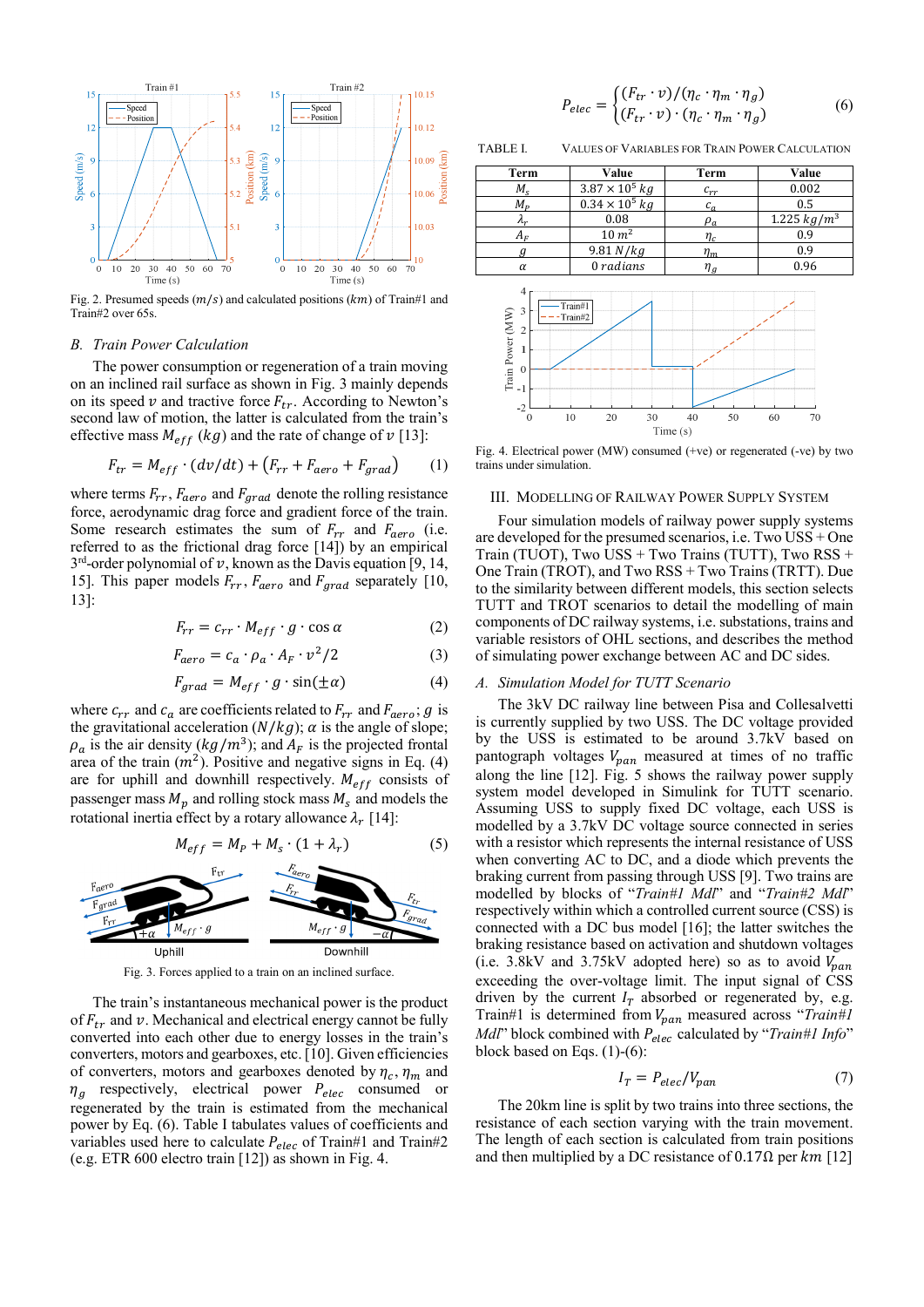

Fig. 5. A DC railway power supply system model developed for TUTT scenario in Simulink.



Fig. 6. The modelling of variable resistance of an OHL section by "*OHL Resist.*" block.

to estimate the OHL section resistance. This is implemented in "*OHL Resist.*" block which switches the series connected resistors ranging from  $1 - 4Ω$  to  $10 - 40μΩ$  to achieve the estimated value with an accuracy of  $10\mu\Omega$ , as shown in Fig. 6. The simulated changes of resistance of the three OHL sections with train movements presumed in Fig. 2 are plotted in Fig. 7.

The electrical power supplied from the AC side to the DC system via each USS is calculated as the product of 3.7kV and the simulated value of current generated from each DC voltage source.

#### *B. Simulation Model for TROT Scenario*

The Simulink model of a single train (e.g. Train#1) moving along the railway line supplied by two RSS is shown in Fig. 8. Compared to the USS based railway system model in Fig. 7, a resistor of 1Ω is additionally connected in parallel to each branch where the DC voltage source and diode are located, simulating the role of RSS that enables the braking current to be fed back to the AC side. In addition, when  $V_{pan}$ of Train#1 which absorbs current is smaller than 3.7kV, the resistors representing the internal resistances of RSS when rectifying AC to DC are active; otherwise, they are shorted by closing their parallel connected switches.

Though the internal resistances of RSS when inverting DC to AC are not added into the power supply system model, they are considered in the calculation of braking power fed-backto the AC sides, as plotted in Fig. 9. Since the voltage across the  $1\Omega$  resistor parallel connected to the DC voltage source is fixed at 3.7kV, the current passing through the  $1\Omega$  resistor is always 3.7kA which will be supplied completely by the DC voltage source at times of train consuming power. Therefore, during braking, the braking current fed-back-to the  $1\Omega$  resistor

equals the drop from 3.7kA to the current generated from the DC voltage source. Then the voltage drop across the internal resistance of RSS when converting DC to AC is computed and deducted from 3.7kV so as to simulate the power losses at RSS. When the train is consuming power, the rise of the current generated from the DC voltage source above 3.7kA reflects the current supplied from the AC side via RSS to the DC system.



Fig. 7. Resistances of three OHL sections varying with train movements.



Fig. 8. A DC railway system model developed for TROT scenario.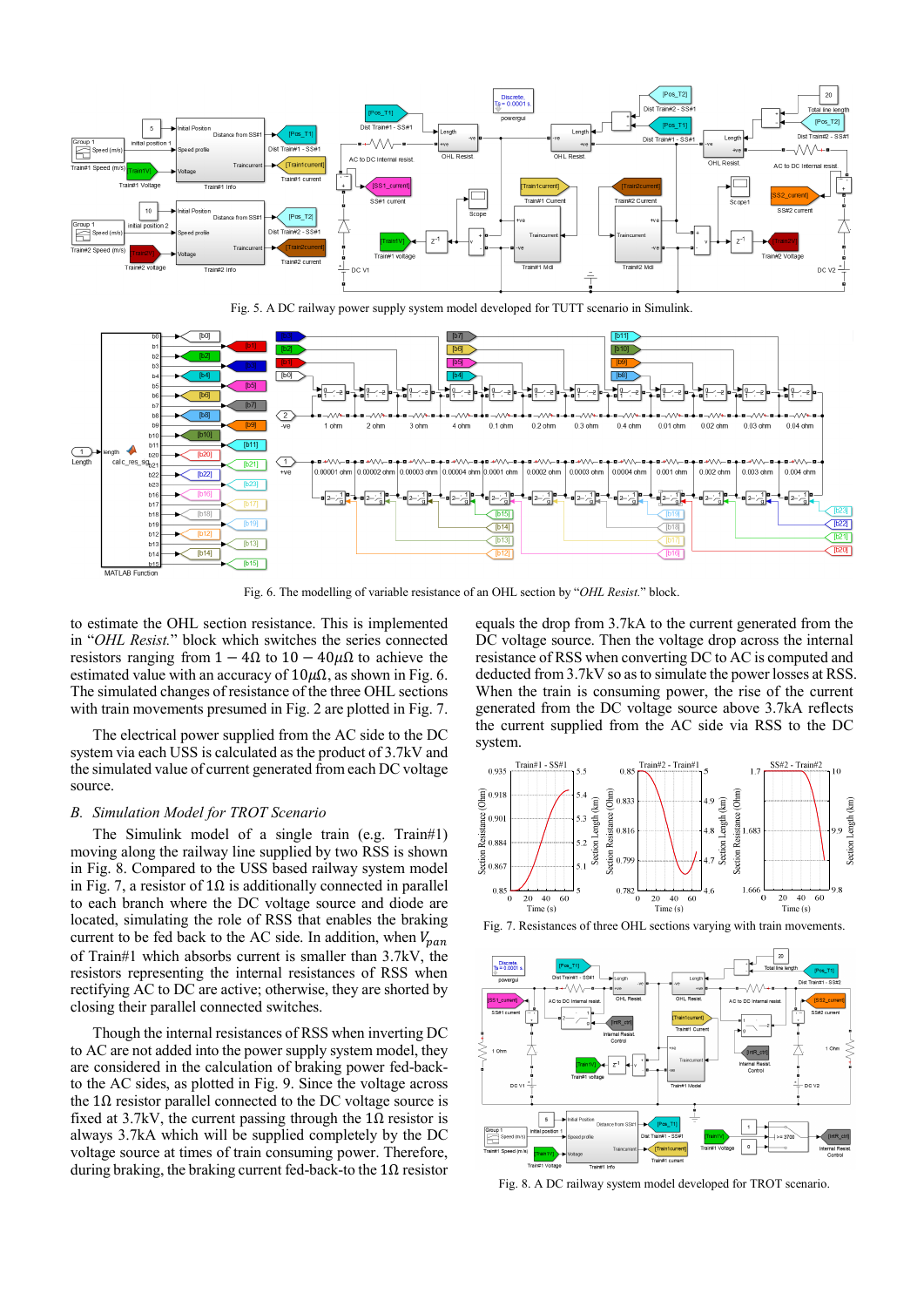

Fig. 9. Calculation of power exchange between AC and DC sides via RSS.

#### IV. RESULTS AND DISCUSSION

This section implements the simulation of the railway power supply system models developed in Section III. The simulated  $V_{pan}$  and power exchange between AC and DC sides in different scenarios are analysed to illustrate the model effectiveness and demonstrate the recovery of braking energy enabled by synchronised train operation and RSS.

## *A. TUOT Scenario (Two USS + One Train)*

Fig. 10 shows  $V_{pan}$  of a single train (i.e. Train#1) moving along a railway line supplied by two USS. The power supplied by AC sides via USS and consumptions of Train#1 are plotted in Fig. 11. With the Train#1 consumption increasing before 30s, growth of current delivered from USS to Train#1 increase the voltage drops across internal resistors and OHL resistors which reduce  $V_{pan}$  of Train#1 (Fig. 10). These also increase transmission losses which are reflected by the gaps between total power supplied by USS and train consumption as shown in Fig. 11b. Furthermore, Fig. 11a shows that USS#1 supplies more power to Train#1 than USS#2 due to a shorter distance from Train#1 to USS#1.



Fig. 11. (a) Power supplied by AC sides via each USS and (b) total power supplied by USS and power consumption of Train#1 in TUOT scenario.

When Train#1 brakes after 40s, since there is neither a RSS nor a neighbouring train that could recover the braking power in this scenario, the braking current injected into OHL raises  $V_{pan}$  to a pre-specified value (i.e. the activation voltage of 3.8kV), which activates the braking resistor to avoid  $V_{pan}$ exceeding 3.8kV as shown in Fig. 10. The regenerated energy is then dissipated as heat in the braking resistor.

# *B. TROT Scenario (Two RSS + One Train)*

Fig. 12 shows  $V_{pan}$  of Train#1 supplied by two RSS. The power supplied by  $(+ve)$  or fed-back-to  $(-ve)$  AC sides via the RSS and that consumed (+ve) or regenerated (-ve) by Train#1 are plotted in Fig. 13. Since only Train#1 consumes power before 40s, different scenarios have the same profiles of  $V_{pan}$ at Train#1 and power flows between SS and Train#1 over this period. Therefore,  $V_{pan}$  and power exchange beyond 40s will be specifically considered in the following analysis.



Fig. 13. (a) Power supplied by (+ve) or fed-back-to (-ve) AC sides via each RSS and (b) aggregated power exchange via two RSS against power consumed (+ve) or regenerated (-ve) by Train#1 in TROT scenario.

Over the period from 40s to around 57.7s, the gap between the braking power of Train#1 and the aggregated power fedto AC sides (Fig. 13b) indicates that part of the braking energy is recovered while the surplus is dissipated in the braking resistor. Otherwise, the excessive current flowing to RSS would raise the voltage across OHL resistors, leading to exceedance of  $V_{pan}$  over the limit of 3.8kV. Beyond 57.7s,  $V_{nan}$  gradually decreases from 3.8kV to 3.7kV (Fig. 12) and all of the braking energy is transferred to RSS. In addition, Fig. 13a shows that more braking power is delivered to RSS#1 which is closer to Train#1.

## *C. TUTT Scenario (Two USS + Two Trains)*

Fig. 14 shows  $V_{pan}$  at Train#1 and Train#2 supplied by two USS. It is noted that the deceleration of Train#1 is synchronised with the acceleration of Train#2 over 40s – 65s. The power supplied by AC sides via USS and the aggregated train power are plotted in Fig. 15.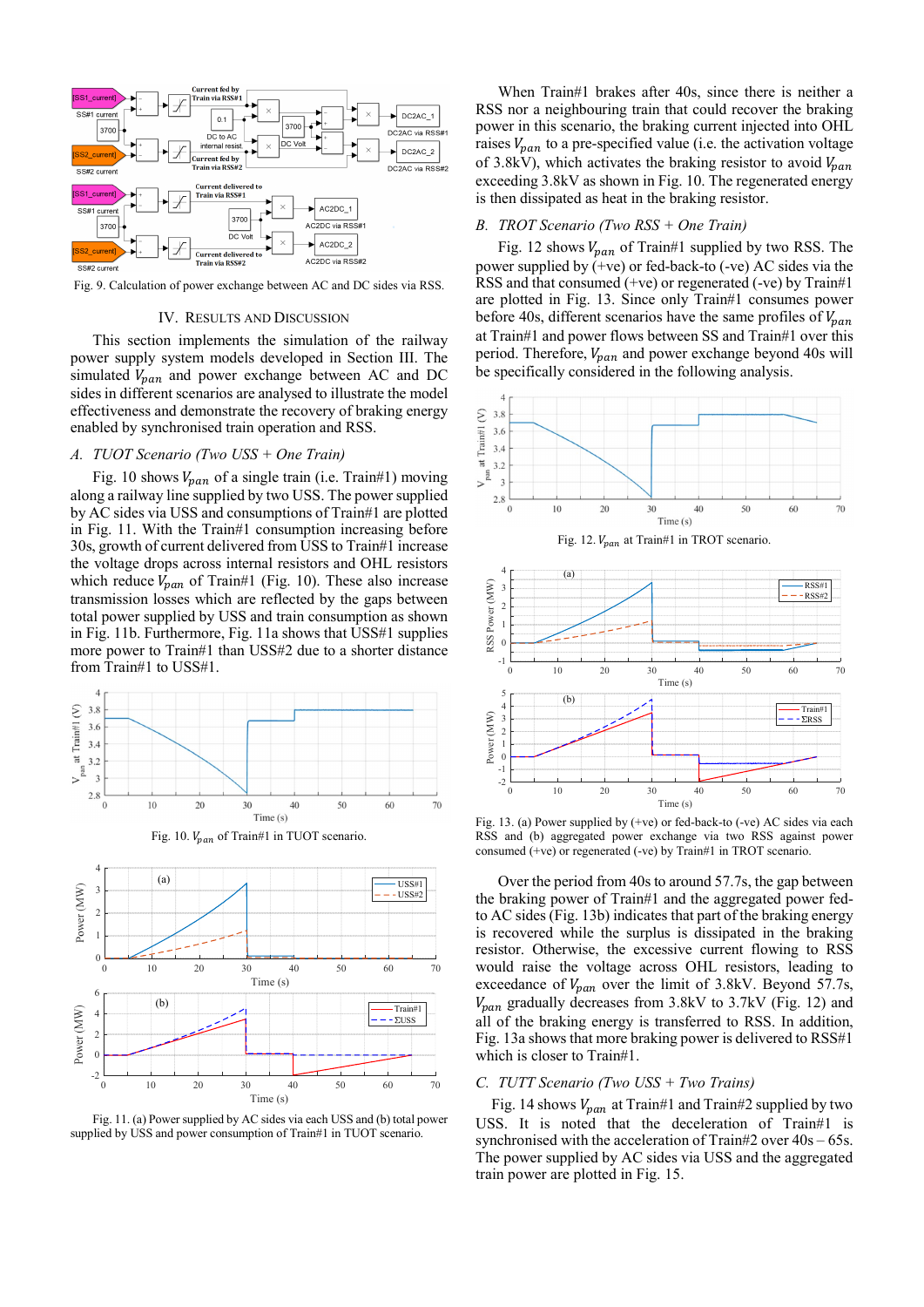



Fig. 15. (a) Power supplied by AC sides via each USS and (b) total power supplied by AC sides via two USS and aggregated power of the two trains in TUTT scenario.

Over the period from 40s to around 43s, neither USS supply power for the acceleration of Train#2 as shown in Fig. 15a, revealing that Train#2 consumption is fully supported by the braking energy regenerated from Train#1. Furthermore, the braking resistor of Train#1 is activated to dissipate the excess regenerated energy, maintaining  $V_{pan}$  at 3.8kV (Fig. 14). Then USS#2 starts to export while the output of USS#1 remains at zero prior to around 51s. This is because  $V_{pan}$  at Train#2, closer to USS#2, drops below the supplied DC voltage of 3.7kV while  $V_{nan}$  at Train#1, closer to USS#1, still exceeds 3.7kV. In addition, the export of USS#2 over 43s – 49s means that, in spite of Train#2 consumption being smaller than the braking power of Train#1 over this period (Fig. 4), only part of Train#2 consumption is from the braking power and the surplus braking energy is dissipated in the braking resistor so as to avoid violation of the over-voltage limit. Beyond 51s,  $V_{pan}$  at Train#1 falls below 3.7kV and USS#1 begins to deliver power to Train#2.

# *D. TRTT Scenario (Two RSS + Two Trains)*

Fig. 16 shows  $V_{pan}$  at Train#1 and Train#2 supplied by two RSS. The power supplied by (+ve) or fed-back-to (-ve) AC sides via RSS and aggregated power of the two trains are plotted in Fig. 17. Fig. 17a shows that over the period from 40s to around 43s, the power fed-back-to the AC side via RSS#1 almost remains constant while the power fed back via RSS#2 decreases due to part of the braking current flowing to RSS#2 being absorbed by Train#2. Then RSS#2 begins to supply power to Train#2 while RSS#1 consistently provides the path for the delivery of the braking power of Train#1 prior to around 51s.

Fig. 16 shows that  $V_{pan}$  at Train#1 is kept at 3.8kV (i.e. the activation voltage of braking resistor) from 40s to about 47.5s, meaning that part of the regenerated power of Train#1 is dissipated in the braking resistor to avoid exceeding the over-



Fig. 16.  $V_{pan}$  at Train#1 and Train#2 in TRTT scenario.



Fig. 17. (a) Power supplied by (+ve) and fed-back-to (-ve) AC sides via each RSS and (b) aggregated power exchange via two RSS against aggregated power of trains in TRTT scenario.

voltage limit. When  $V_{pan}$  at Train#1 reduces from 3.8kV to 3.7kV, all of the braking energy of Train#1 is recovered by RSS#1 and Train#2. Beyond 51s, with  $V_{pan}$  of Train#1 falling below 3.7kV, RSS#1 along with Train#1 and RSS#2 supplies power to Train#2.

# *E. Energy Saving by Braking Energy Recovery*

The simulation results show that braking energy can be recovered by surrounding accelerating trains and RSS subject to  $V_{pan}$ . Table II lists the total energy exchange (kWh) via substations, i.e. energy supplied by and fed-to AC sides in different scenarios. Using the TUOT scenario as a benchmark, the energy saving achieved by braking energy recovery in the TROT scenario is determined as the sum of the energy fedback-to AC sides and the reduction of the energy supplied by AC sides. In this way, energy losses in braking resistors, OHL resistors and internal resistors of substations are considered.

To quantify energy savings in TUTT and TRTT scenarios, an additional TUOT scenario is simulated where only Train#2 moves along the line; volumes of the energy supplied by AC sides in two TUOT scenarios are then added up as the total energy required to support the two trains in a particular scenario (i.e. denoted by TUOT2) where the braking energy could not be recovered.

TABLE II. TOTAL ENERGY EXCHANGE (KWH) BETWEEN AC AND DC SIDES AND ASSOCIATED ENERGY SAVING (KWH) ACHIEVED BY THE BRAKING ENERGY RECOVERY IN DIFFERENT SCENARIOS.

| <b>Scenario</b> | Energy (kWh)<br>from AC to DC | Energy (kWh)<br>from DC to AC | <b>Energy</b><br>Saving (kWh) |
|-----------------|-------------------------------|-------------------------------|-------------------------------|
| <b>TUOT</b>     | 14.6                          |                               |                               |
| <b>TROT</b>     | 14.6                          | 32                            | 32                            |
| <b>TUOT2</b>    | 29.9                          |                               |                               |
| <b>TUTT</b>     | 25.1                          |                               |                               |
| <b>TRTT</b>     | 25.1                          |                               |                               |